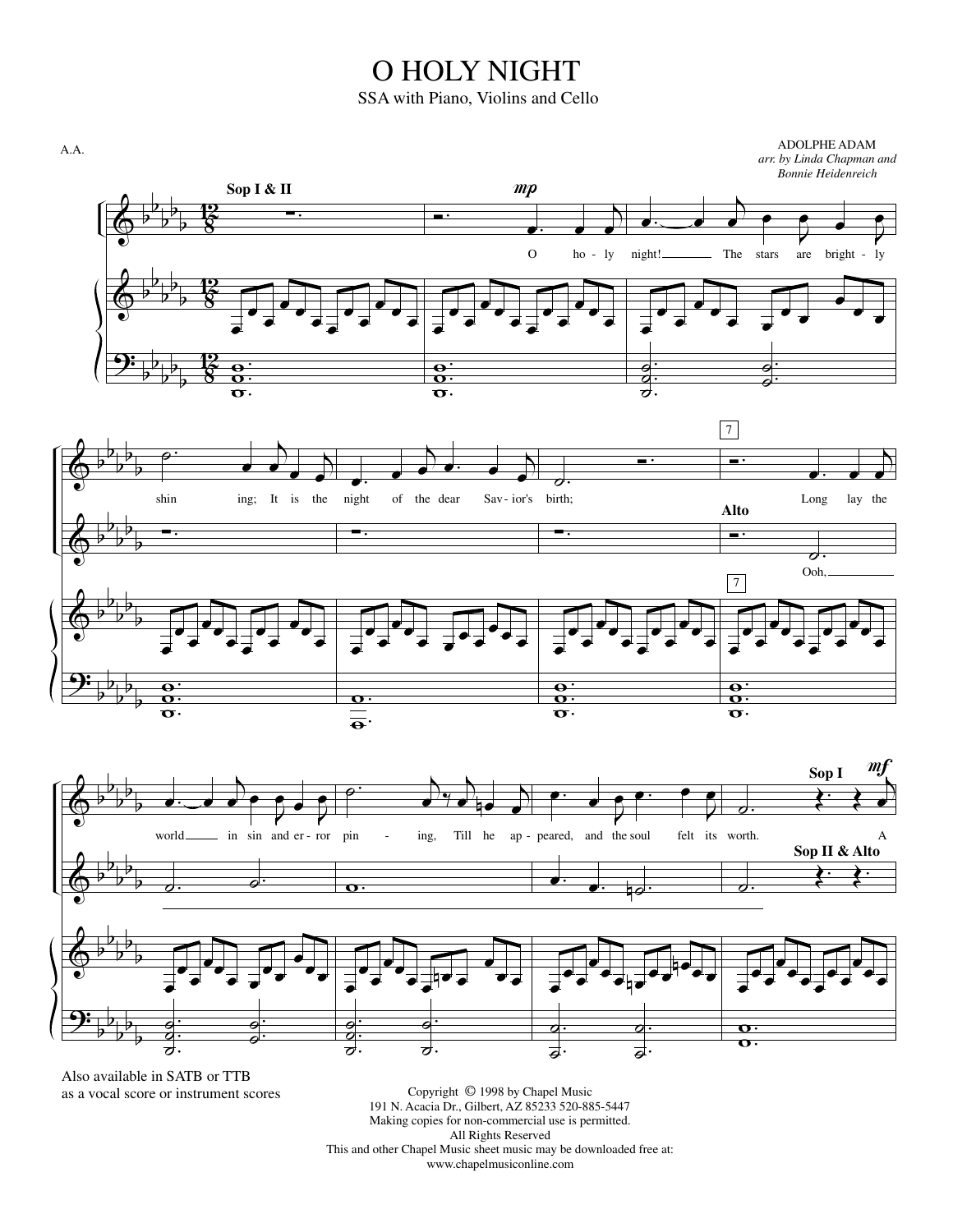



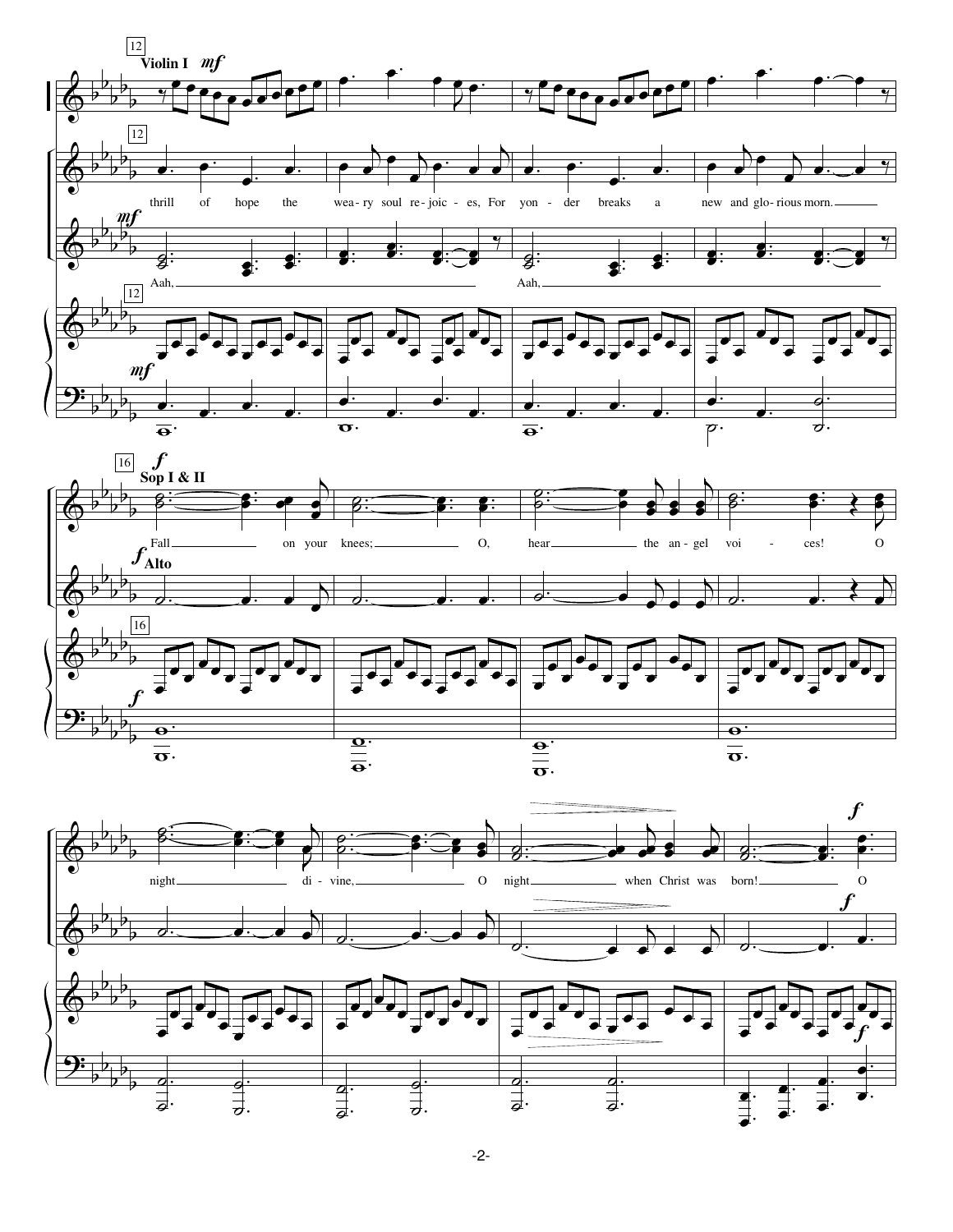



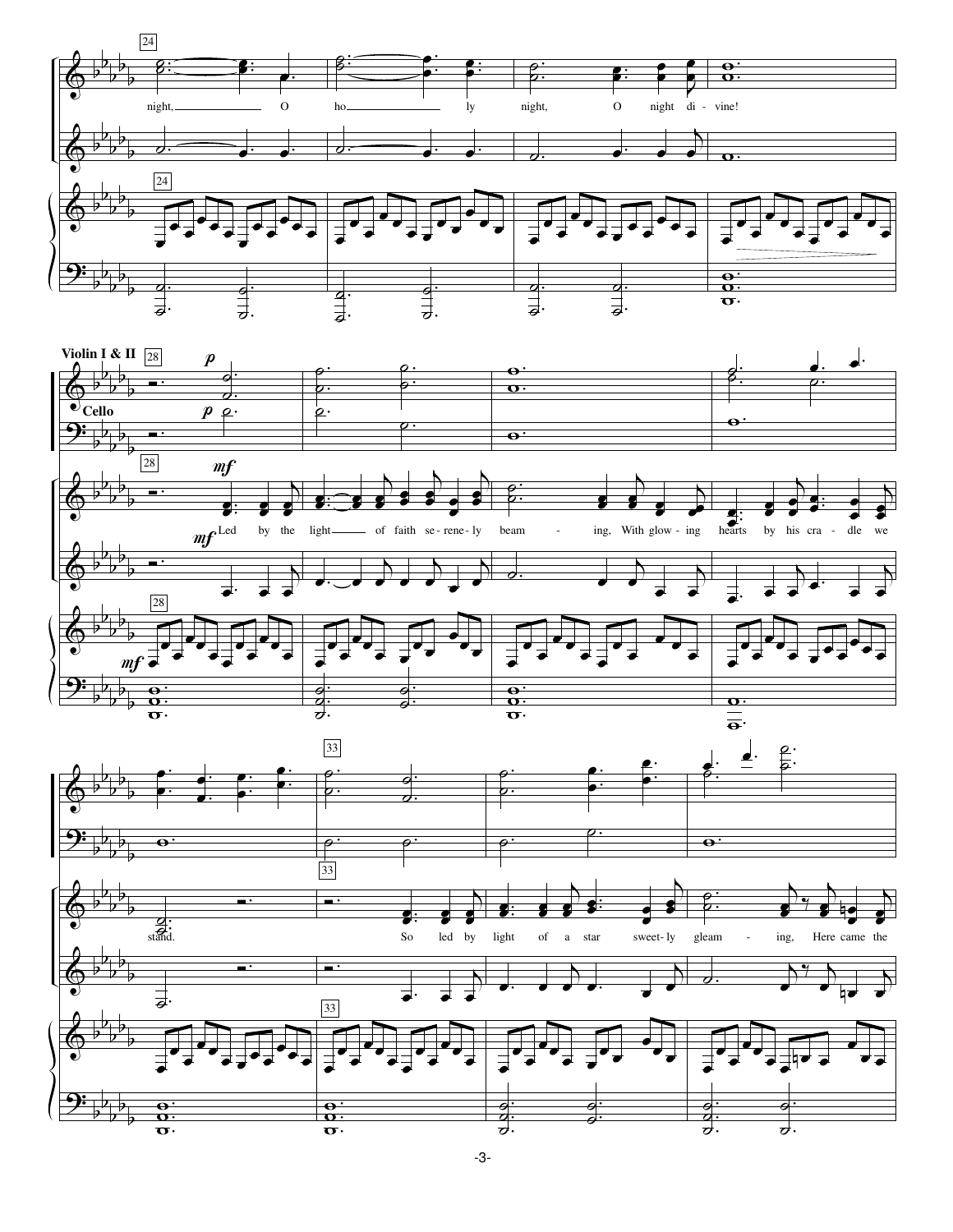





 $-4-$ 

 $\vec{\sigma}$ 

 $\overline{\overline{\overline{\sigma}}}$ .

 $\overline{\rho}$ .

 $\overline{\Theta}$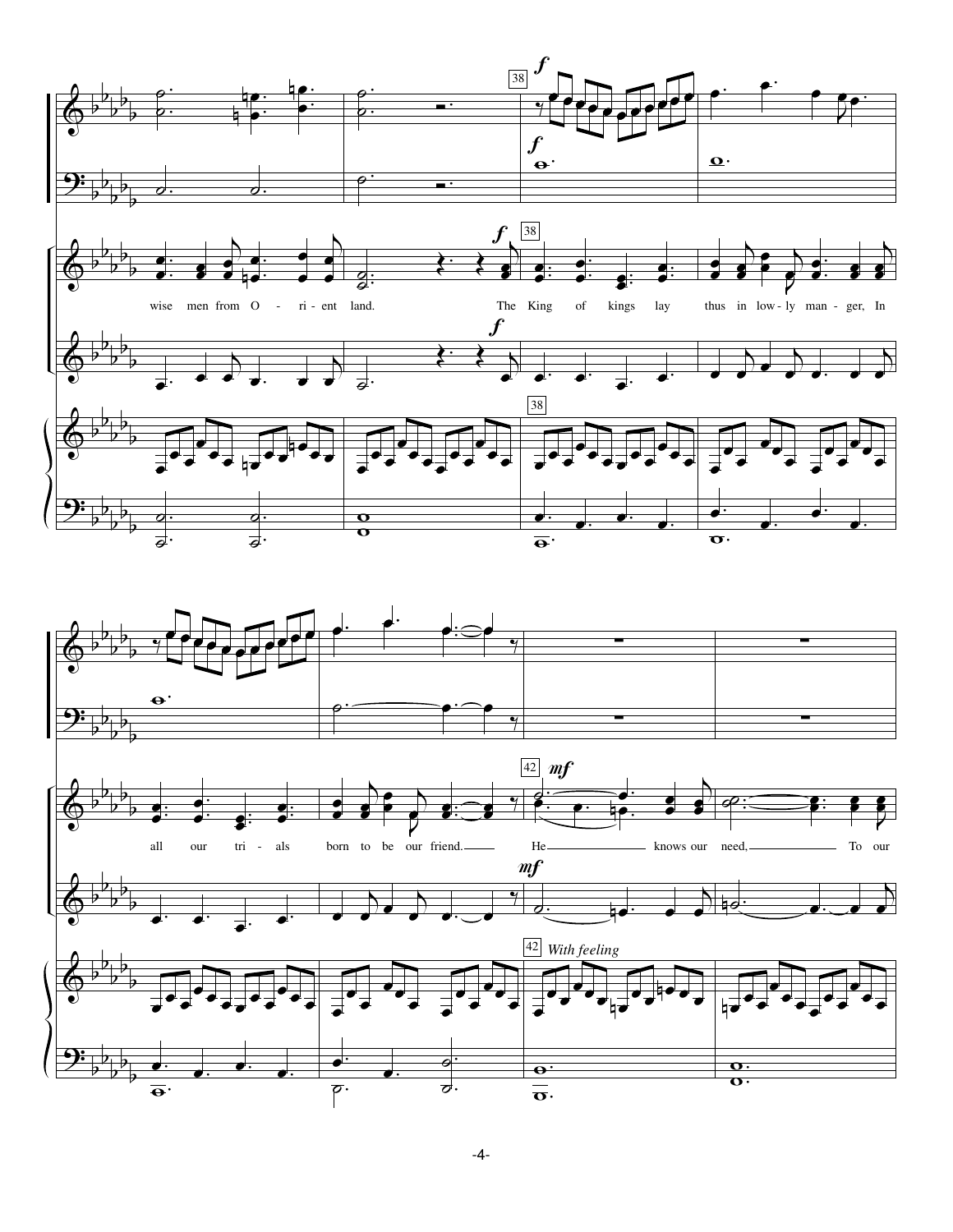



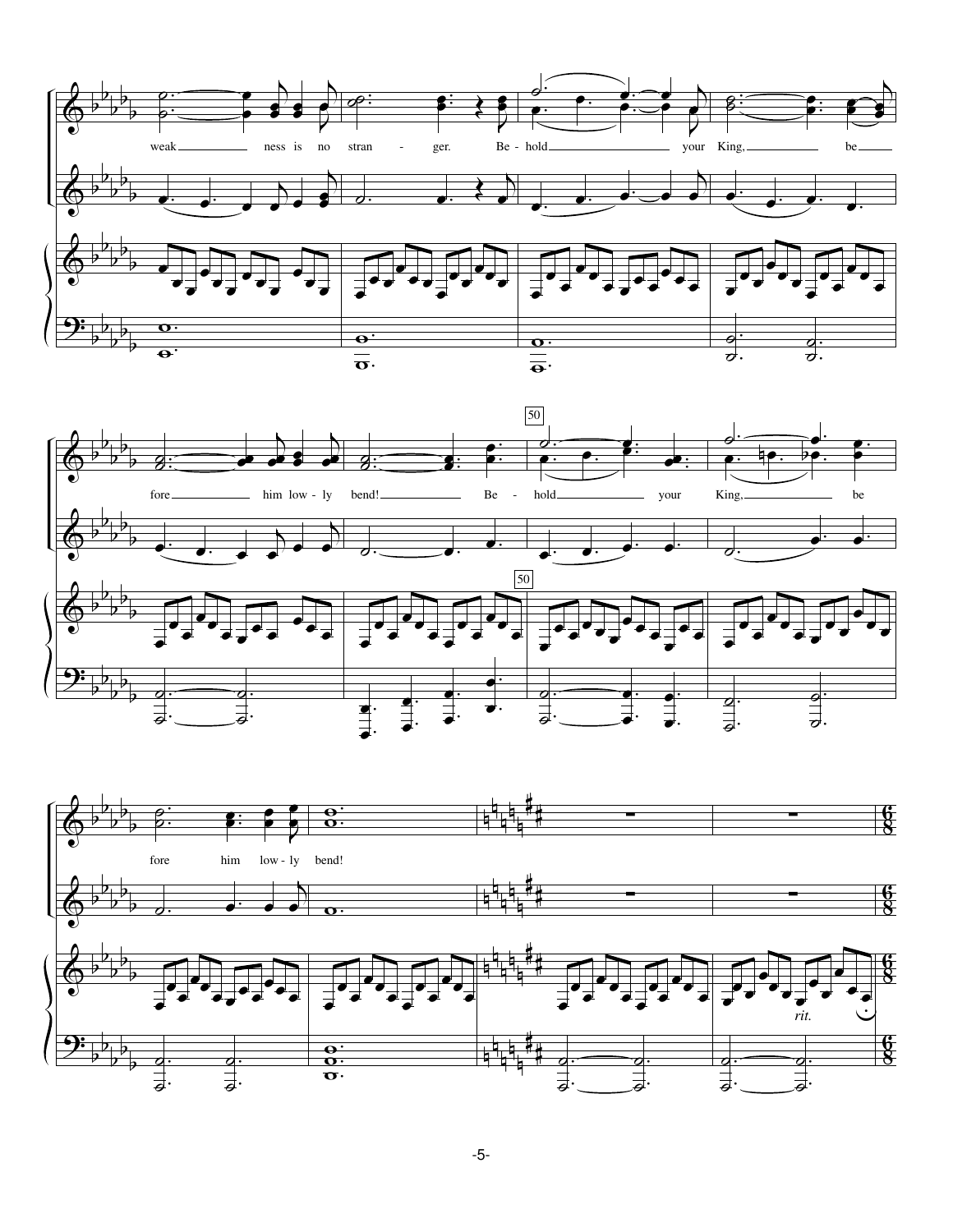



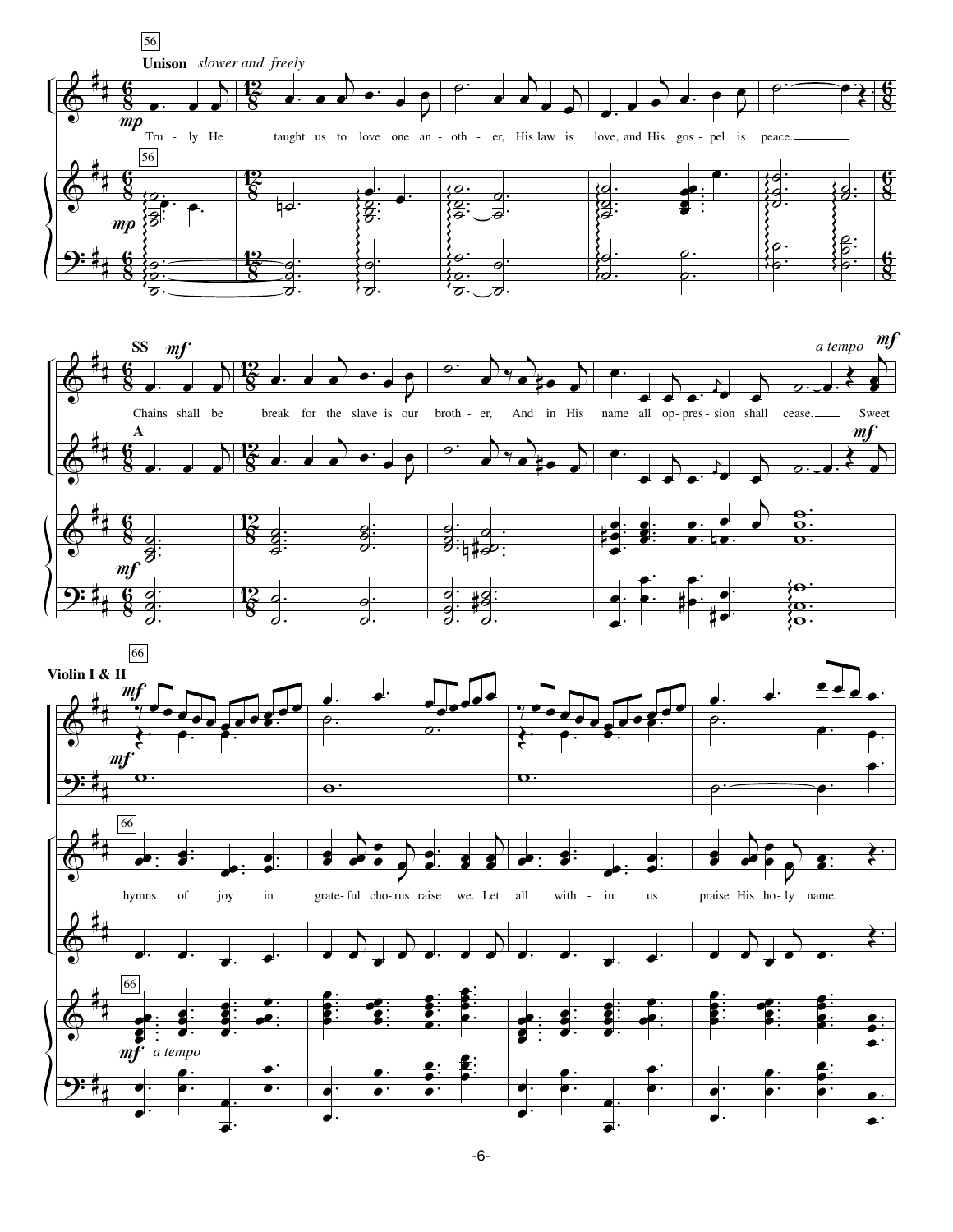